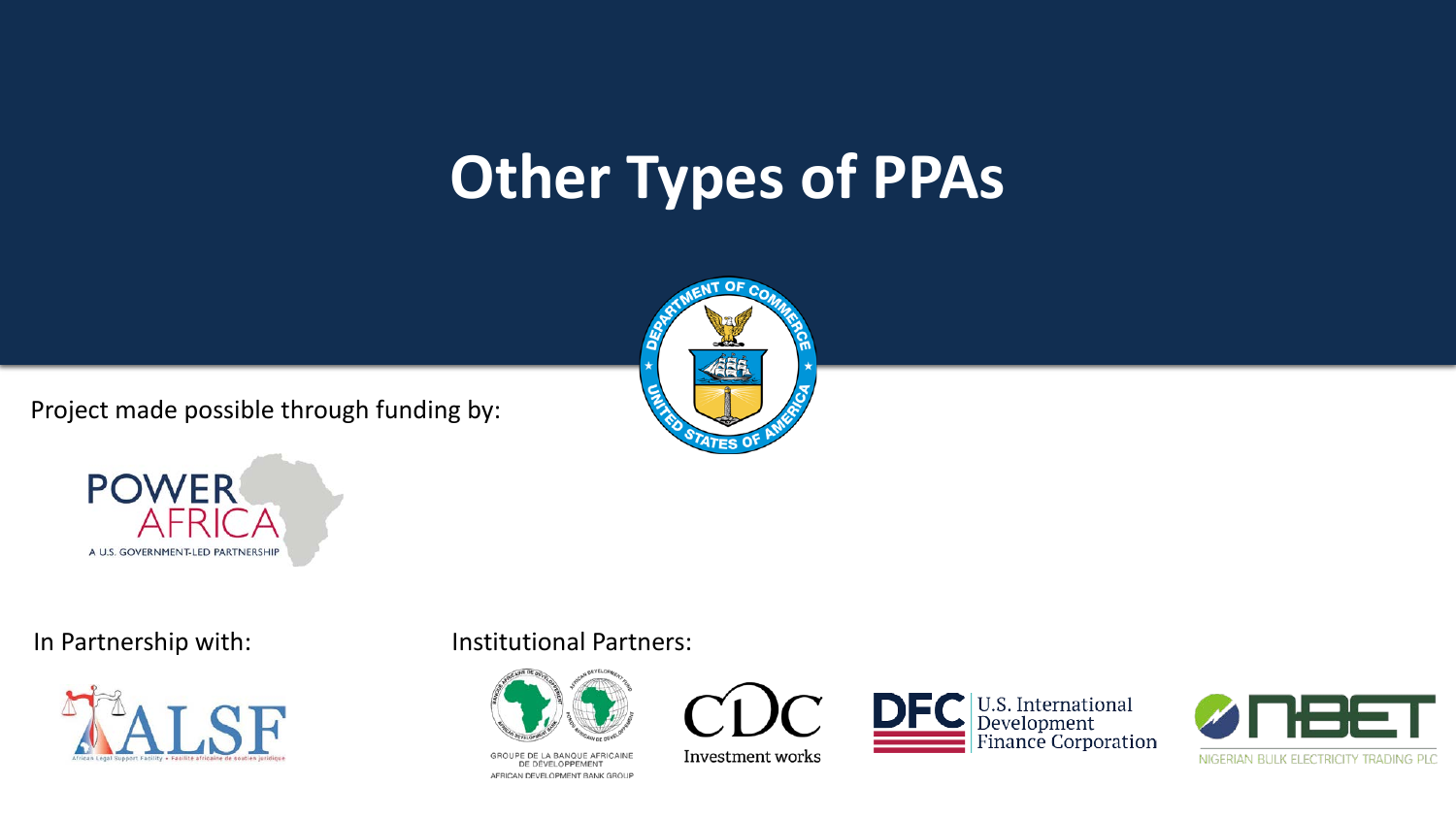### OTHER TYPES OF PPAS

- Captive Power PPAs
- Cross Border PPAs
- Emergency PPAs

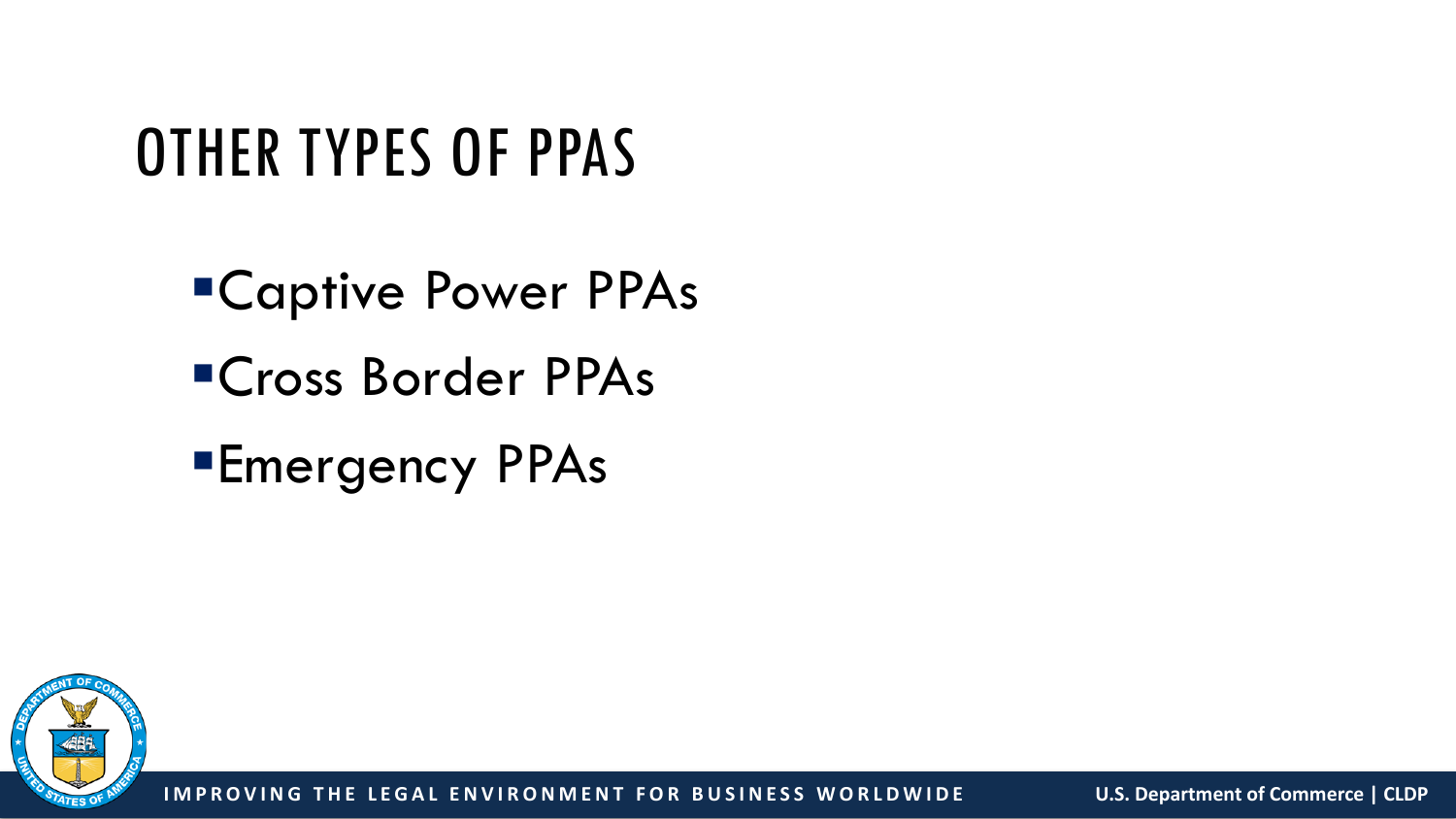## CAPTIVE POWER

- A captive power plant is a facility that is dedicated to providing a localized source of power to an energy consumer, generally a large-scale industrial facility
- Can be connected to the grid or off-grid, depending on the technologies utilized





**Cons** 

- Supplement limited generation and transmission capacity on the national grid
- Security of supply, energy efficiency and optimization, cost reduction, and independence

Must normally adhere to licensing and permitting requirements and associated regulatory fees

- Captive power plants may impact increased tariffs across the market (can be avoided if tariffs are generally cost reflective and power supply is reliable)
- **Both captive power producer and offtaker are still** exposed to general power market risks, including sovereign risks



### **Considerations**

Credit rating of the offtaker

Exposure to market risks outside the captive project



### **IMPROVING THE LEGAL ENVIRONMENT FOR BUSINESS WORLDWIDE U.S. Department of Commerce | CLDP**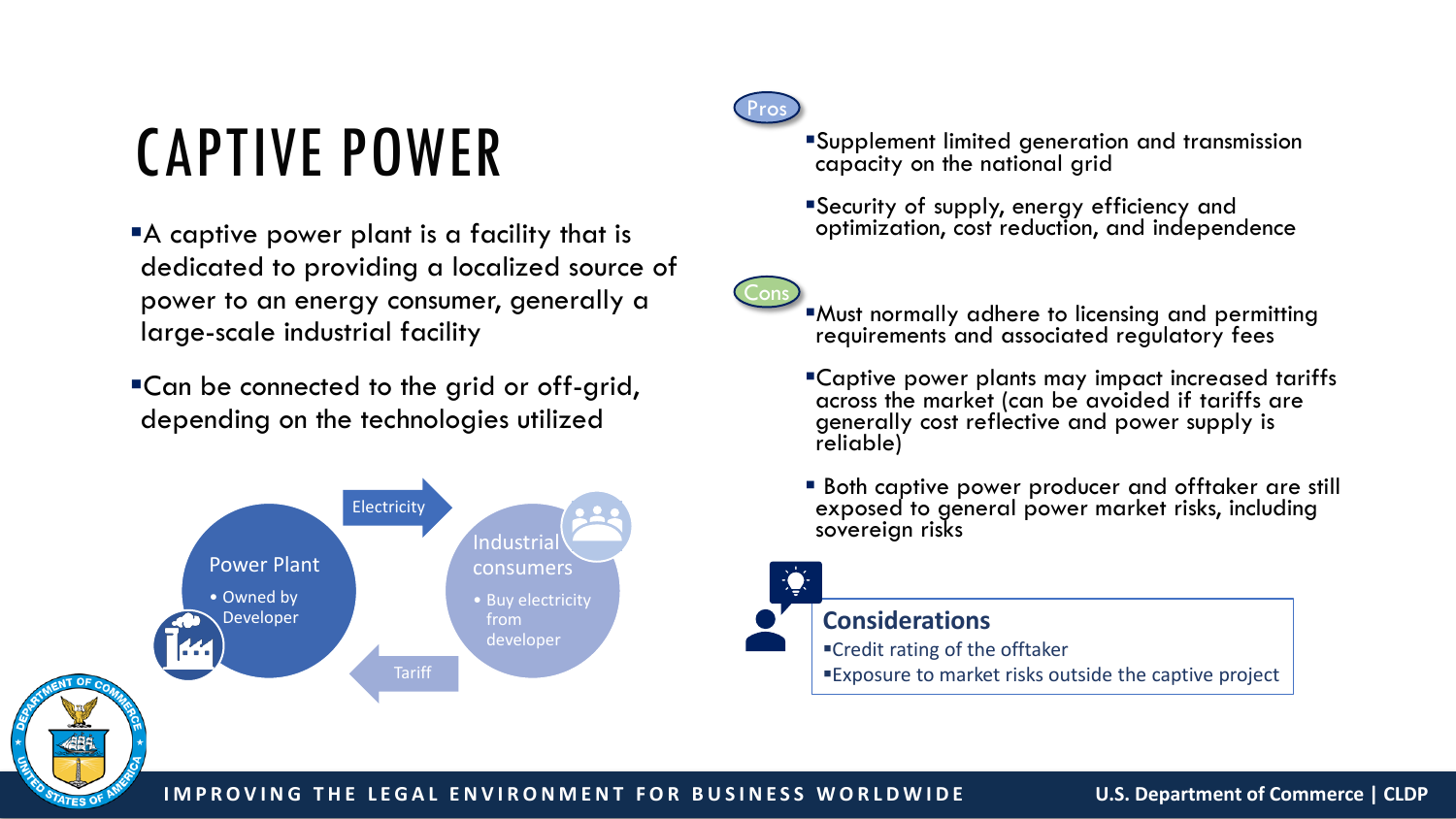# CROSS BORDER POWER

- **Cross border power transactions** are facilitated by bilaterallyagreed PPAs via competitive regional markets
- **Usually preceded by** intergovernmental MoUs

### **Supply Agreements Cross Border PPA**

- Commitments to supply a certain amount of energy for a period of time at an agreed tariff
- Generally free of penalties or default/termination payments
- Flexible but often lack a supply guaranteed
- Capable of attracting long term debt finance
- Can include consequences and default or termination payments
- Can be guaranteed
- Fixed obligations reduce supply flexibility



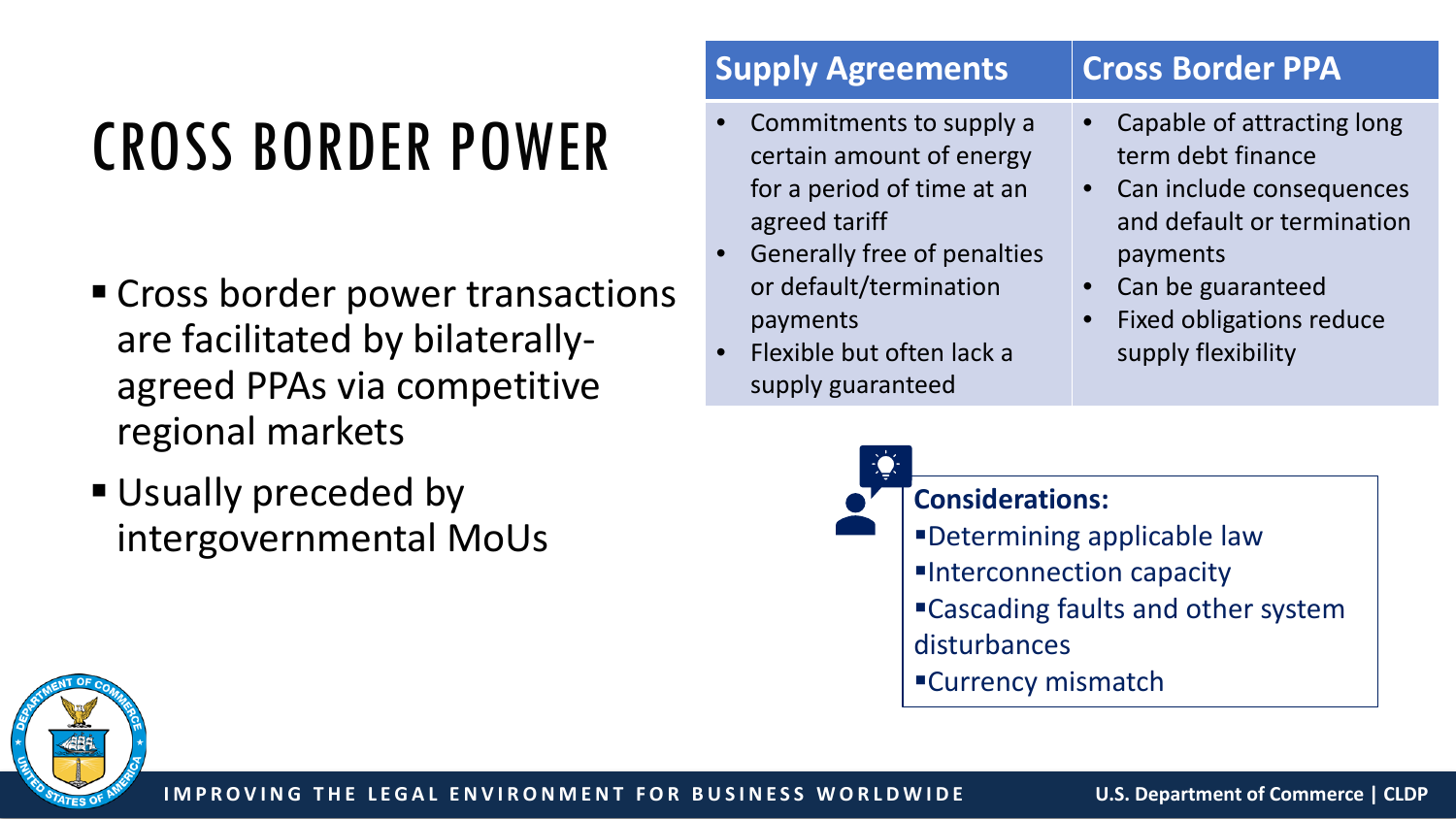# EMERGENCY POWER PROJECTS (EPPS)

- **Short term solutions which** bridge to longer term power supply solutions
- Attract developers who use easily deployable thermal technology solutions (diesel, heavy fuel oil (HFO), natural gas)
	- May still require additional infrastructure/construction
	- Can be relocated at low cost